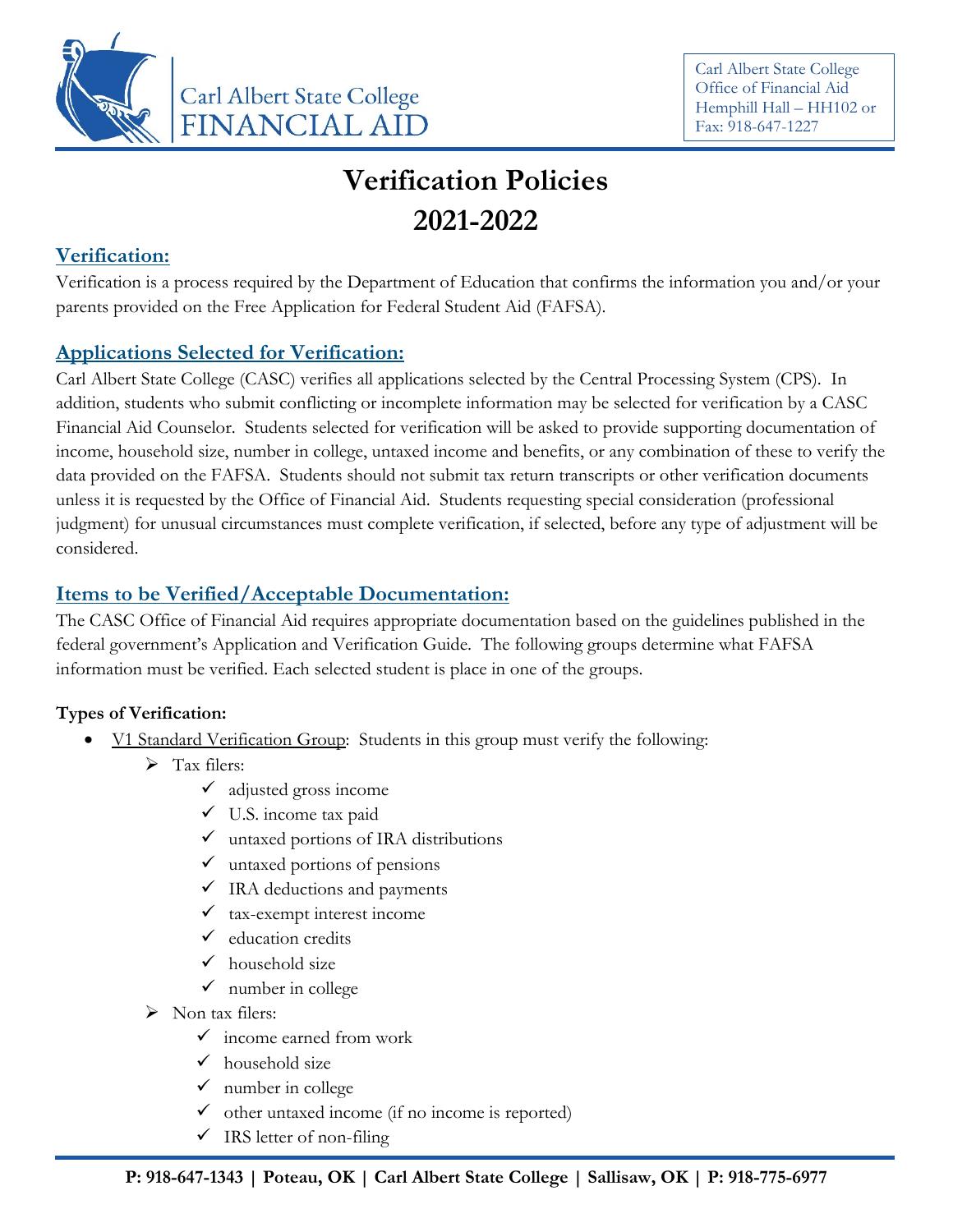- V<sub>2</sub> Verification Group: Not in use for 2021-2022.
- V<sub>3</sub> Verification Group: Not in use for 2021-2022.
- V4 Custom Verification Group: Students in this group must verify the following:
	- $\triangleright$  high school completion status
	- $\triangleright$  identity/statement of educational purpose
- V5 Aggregate Verification Group: Students in this group must verify the following:
	- $\triangleright$  high school completion status
	- $\triangleright$  identity/statement of educational purpose
	- $\triangleright$  items in the V1 Standard Verification Group.
- V6 Verification Group: Not in use for 2021-2022.
- V School Selected Verification Group: Students in this group must verify the following:
	- $\triangleright$  Tax filers:
		- $\checkmark$  adjusted gross income
		- $\checkmark$  U.S. income tax paid
		- $\checkmark$  untaxed portions of IRA distributions
		- $\checkmark$  untaxed portions of pensions
		- $\checkmark$  IRA deductions and payments
		- $\times$  tax-exempt interest income
		- $\checkmark$  education credits
		- $\checkmark$  household size
		- $\checkmark$  number in college
		- $\checkmark$  any other conflicting information requested by the school
	- > Non tax filers:
		- $\checkmark$  income earned from work
		- $\checkmark$  household size
		- $\checkmark$  number in college
		- $\checkmark$  income/support received if no income earned from work
		- $\checkmark$  IRS letter of non-filing
		- $\checkmark$  any other conflicting information requested by the school

**Types of Documentation:** The documentation needed for verification varies according to the item verified.

#### • **IRS Data Retrieval Tool:**

- $\triangleright$  Available at [studentaid.gov.](https://studentaid.gov/h/apply-for-aid/fafsa) Eligible parents and students are encouraged to use this tool to transfer tax data from the IRS to the FAFSA.
- $\triangleright$  It is the fastest, easiest, and most secure method of meeting verification requirements.
- Available within two to three weeks of electronically filing a return.
- $\triangleright$  Available within six to eight weeks of mailing a paper return.
- $\triangleright$  Beginning with the 2021-2022 award year, the actual values of the imported data will not be viewable by students and parents. This is to enhance the security and privacy and to prevent the misuse of sensitive tax-related data.
- $\triangleright$  As a result of the IRS data being masked, students and parents will not be able to change it.
- $\triangleright$  Students and parents who file a joint tax return will not be able to transfer their income earned from work but will have to manually enter those amounts.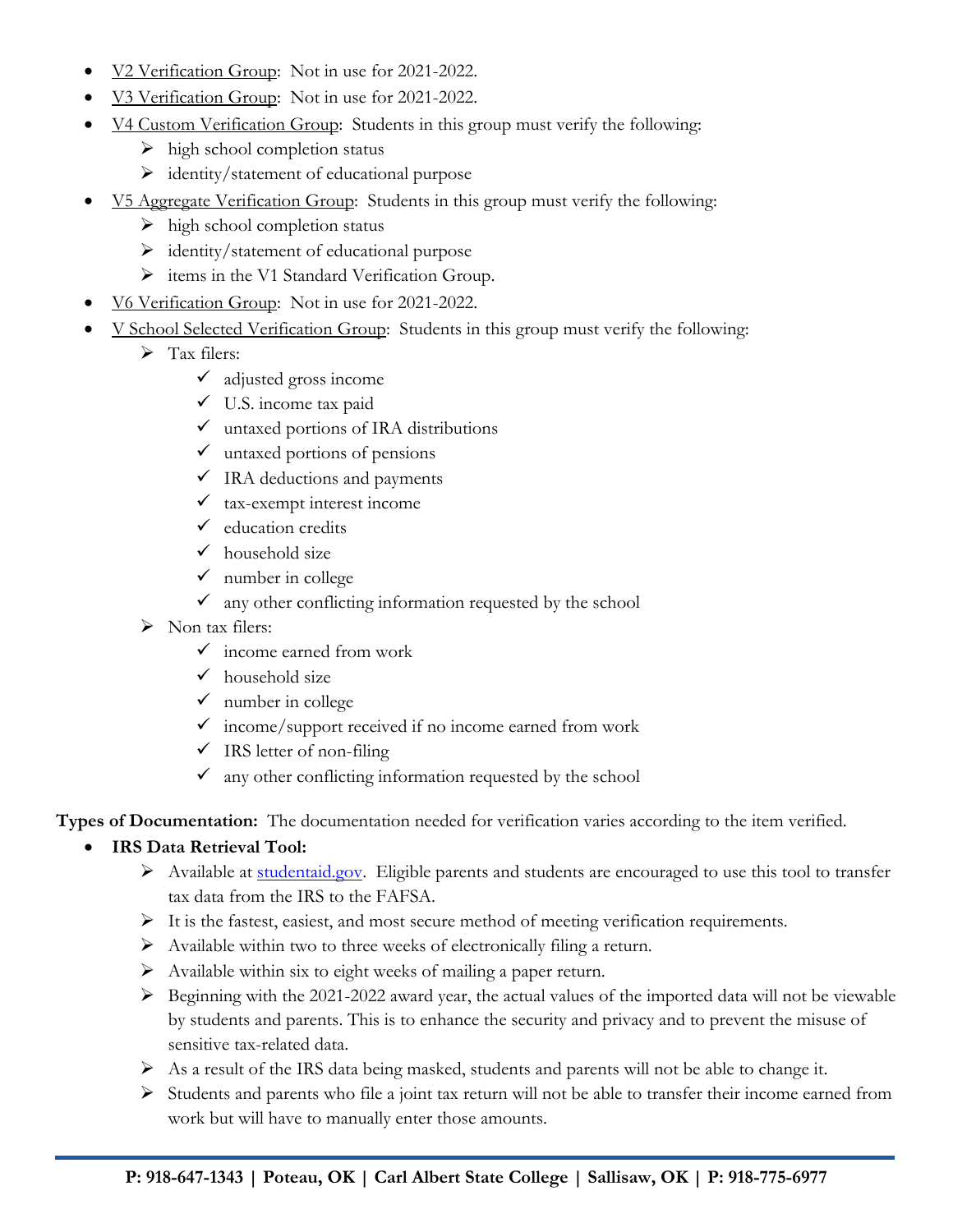#### • **IRS Data Retrieval Tool may not be available if:**

- $\triangleright$  Marital status has changed since filing the return.
- $\triangleright$  If the parent or student is married and filed tax returns either as "head of household" or "married" but filing a separate return".
- If the parents' marital status is "unmarried and both legal parents living together".
- $\triangleright$  If an amended tax return was filed.
- $\triangleright$  If the student or parent has been a victim of identity theft.
- If the home address on the FAFSA does not match the address on the tax return.
- $\triangleright$  If the parent or student did not indicate on the FAFSA that the tax return has been completed.
- $\triangleright$  If the first three digits of the SSN are 666.
- If the student or parent filed a Puerto Rican or non-U.S. tax return.
- $\triangleright$  If neither married parent entered a valid SSN.
- If a non-married parent or both married parents entered all zeros for the SSN.

#### • **Federal Tax Return Transcripts:**

- Applicants unable to use the IRS Data Retrieval tool or who change the data transferred may obtain an **IRS Tax Return Transcript** at [www.irs.gov](http://www.irs.gov/) or by calling IRS at 1-800-908-9946.
- $\triangleright$  In June, 2016, the IRS announced the relaunch of its Get Transcript Online tool, which allows you to immediately receive an online PDF version. It is available at [www.irs.gov](http://www.irs.gov/) under the "Tools" tab by clicking "Get a tax transcript" and then "Get Transcript Online.
- $\triangleright$  You may also request a paper copy that will be mailed at [www.irs.gov.](http://www.irs.gov/)
- If your marital status has changed after filing the tax return, you filed an amended tax return, filed for extension, or are unable to obtain an IRS Tax Return Transcript due to identity theft, contact the Financial Aid Office for more information.
- The Department of Education is again allowing Financial Aid Offices to accept copies of the 2017 1040 Form.

## • **Verification Worksheets (Dependent or Independent):**

- > Standard Verification Worksheet
	- $\checkmark$  V (selected by school), V1 and V5 Verification Categories
		- Tax filer or non-filer status
		- **Household Size**
		- Number in College
- Identity/Statement of Educational Purpose Verification Worksheet
	- $\checkmark$  V4 and V5 Verification Categories

## **Additional Required Documents:**

- All students whether they are selected for verification or not must submit a signed Satisfactory Academic Progress Policy form and either a H.S. Diploma or Transcript with graduation date or GED
- If a student's FAFSA shows there is no income earned from work or income received, they will be required to submit an IRS Letter of Non-filing and an Income Verification Worksheet.
- If an Income Verification Worksheet is submitted with no income/benefits received, a Statement of Support form is required.
- W2's are required if there is income earned from work but a tax return was not filed.

## **Other Information:**

• Additional information may be requested depending on Comment Codes listed on the FAFSA or to clear up any issues or discrepancies.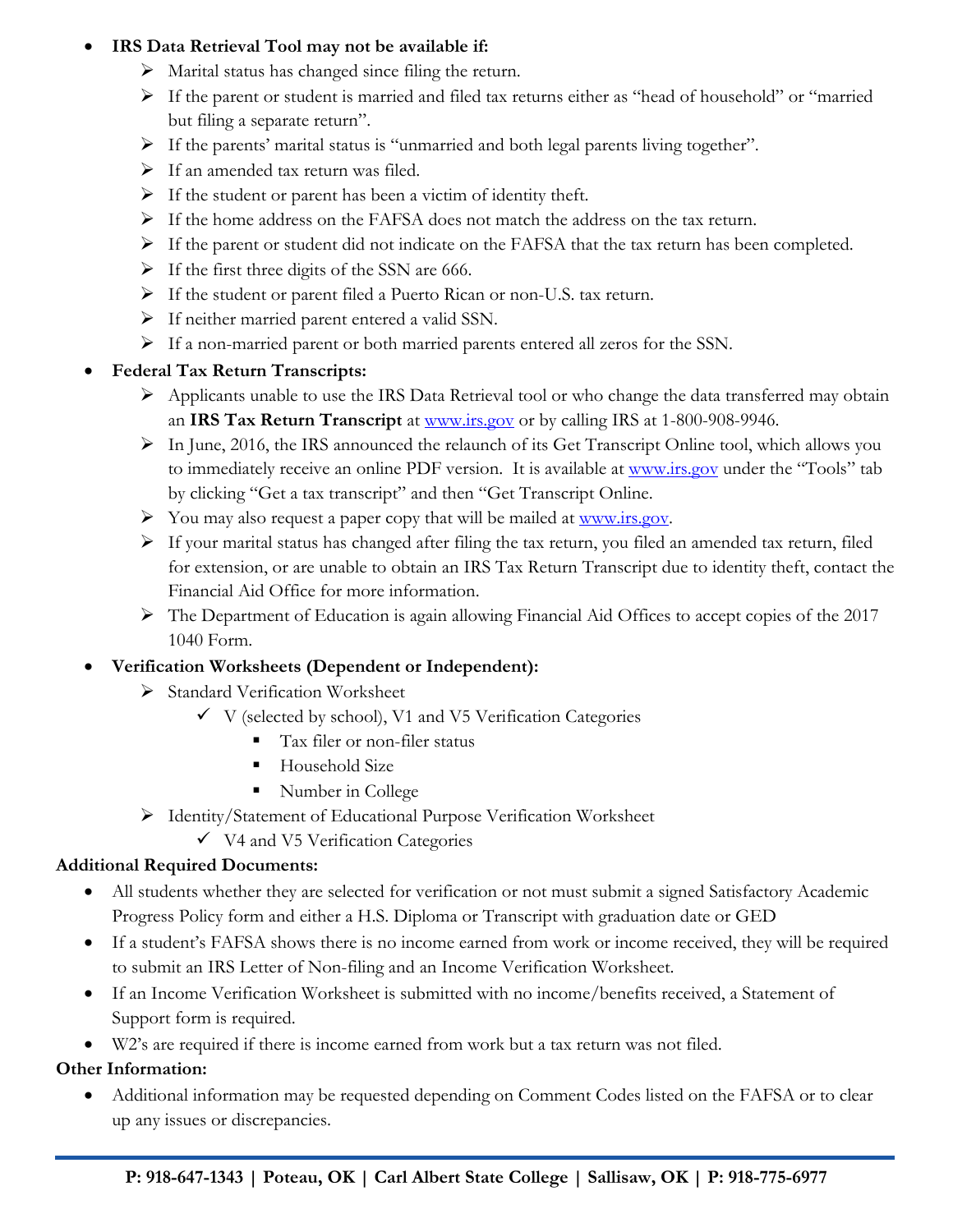The verification process must be complete for a selected student before exercising professional judgment (PJ) to adjust any values that are used to calculate the EFC.

## **Reporting Results for Groups V4 and V5:**

- Beginning with 2014–2015, CASC must report the verification results of identity and high school completion status for any student for whom CASC has received an ISIR with tracking flag V4 or V5—as selected by the CPS, not the school—and request verification documentation. CASC reports this information on the FAA Access to CPS Online website. CASC will then enter one of the following numeric codes that most applies to the student:
	- $\triangleright$  1-verification completed in person, no issues found
	- $\triangleright$  2-verification completed using notary, no issues found
	- $\triangleright$  3-verification attempted, issues found with identity
	- $\triangleright$  4-verification attempted, issues found with HS completion
	- $\geq 5$ -no response from applicant or unable to locate
	- $\triangleright$  6-verification attempted, issues found with both identity and HS completion

#### **Process:**

- CASC receives FAFSA data from the federal government at least once a week.
- The Financial Aid Office emails a Welcome Letter to all applicants confirming their FAFSA has been received.
- The Welcome Letter states the verification category (if applicable) and the documents required.
- The federal government has customized the verification process and different documents will be required for different verification categories.
- Documents may be downloaded from the CASC financial aid webpage.
- Applicants should submit all requested documents as soon as possible after receiving the document request letter to avoid delays in processing their aid. Refer to deadlines and consequences sections for more information.
- When the applicant has submitted all requested documents, the Financial Aid Counselor will complete the verification process. At that time, the Counselor may request additional documentation to clear up any conflicting or inconsistent information. The review process usually occurs within two to three weeks of receipt of the final documentation.
- Corrections are required if the information indicated on the submitted documents does not match the FAFSA data. The Financial Aid Counselor will submit corrections on the student's behalf by sending them electronically to the U. S. Department of Education system. Generally, the corrected data is processed within 72 hours after the corrected data is submitted and CASC usually receives the updated FAFSA within a week. After receiving the corrections electronically, if all documentation has been submitted and all eligibility criteria have been met, the Financial Aid Counselor will forward the file to the Financial Aid Director for packaging.
- The Financial Aid Director or Assistant Director will package the student's aid and an award letter will be emailed to the student's CASC email.
- Should a student's EFC change and/or their Title IV aid amounts change, a new award letter will be emailed to notify the student.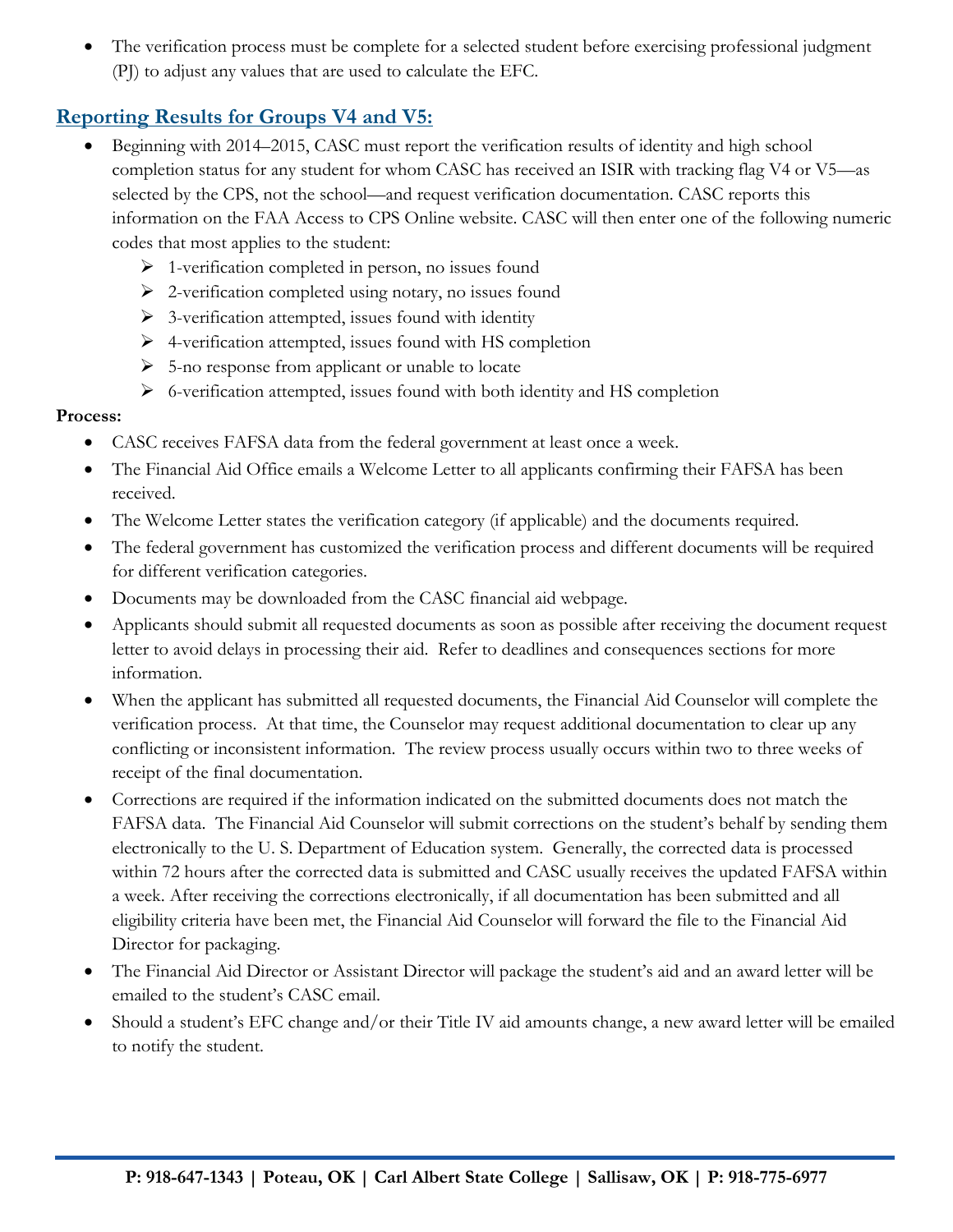# **Professional Judgement for Special Cases:**

An aid administrator may use Professional Judgement (PJ) on a case-by-case basis only to adjust the student's cost of attendance or the data used to calculate EFC. For students who were selected for verification (by the Financial Aid Office or the Department), the verification process must be complete before exercising Professional Judgement. However, using PJ does not require the aid administrator to verify the student's application if he was not already selected for verification.

- **Dependency Override** requires financial aid form, *Dependency Override Request,* and supporting documents
	- o Situations where a DO may be warranted:
		- Abandonment by parents
		- Abusive environment that threatens the student's health or safety
		- The student is unable to locate his parents
	- $\circ$  Situations that may be a result of the above conditions but *do not* necessarily warrant a DO:
		- Parents refuse to contribute to the student's education
		- Parents are unwilling to provide information on the FAFSA or for verification
		- **Parents do not claim the student as a dependent for income tax purposed**
		- Student demonstrates total self-sufficiency
- **Parental Data Override** requires financial aid form, *Parental Data Override Form,* and may require supporting documents
	- o Students without parent support who do not qualify for a Dependency Override may instead qualify for a Parental Data Override. These situations would include:
		- Parents are unwilling to provide information on the FAFSA or for verification
	- o Students who qualify for this override will be able to receive unsubsidized loans only.
- **Special Condition** requires financial aid form, *Special Condition Application,* and supporting documents
	- o If there has been a change in the student's/student's family's financial situation that may impact their ability to pay, they may qualify for an EFC adjustment. Situations for eligibility may include:
		- An Involuntary Loss of Job or Benefits
			- Must attach 2018 or 2019 Federal Tax Return Transcript with W2's
		- Change in Marital Status
			- Must attach a copy of the Marriage License and Student's/Spouse's 2018 Federal Tax Return Transcript and W2s
		- Separation or Divorce
			- Must attach a copy of legal documentation and Student's/Spouse's 2018 Federal Tax Return Transcript and W2s
		- Death of a Spouse
			- Must attach a copy of the obituary or death certificate

# **Deadlines:**

Students selected for verification must submit required paperwork as quickly as possible to avoid delays in processing aid.

- The federal government's processor must receive a FAFSA by June 30, 2022 for the 2021-2022 award year.
- Signature page for the FAFSA (if required), FAFSA correction, notice of a change of address or school, or request for a duplicate SAR must be submitted to the federal government's processor by September 15, 2022 for the 2021-2022 award year.